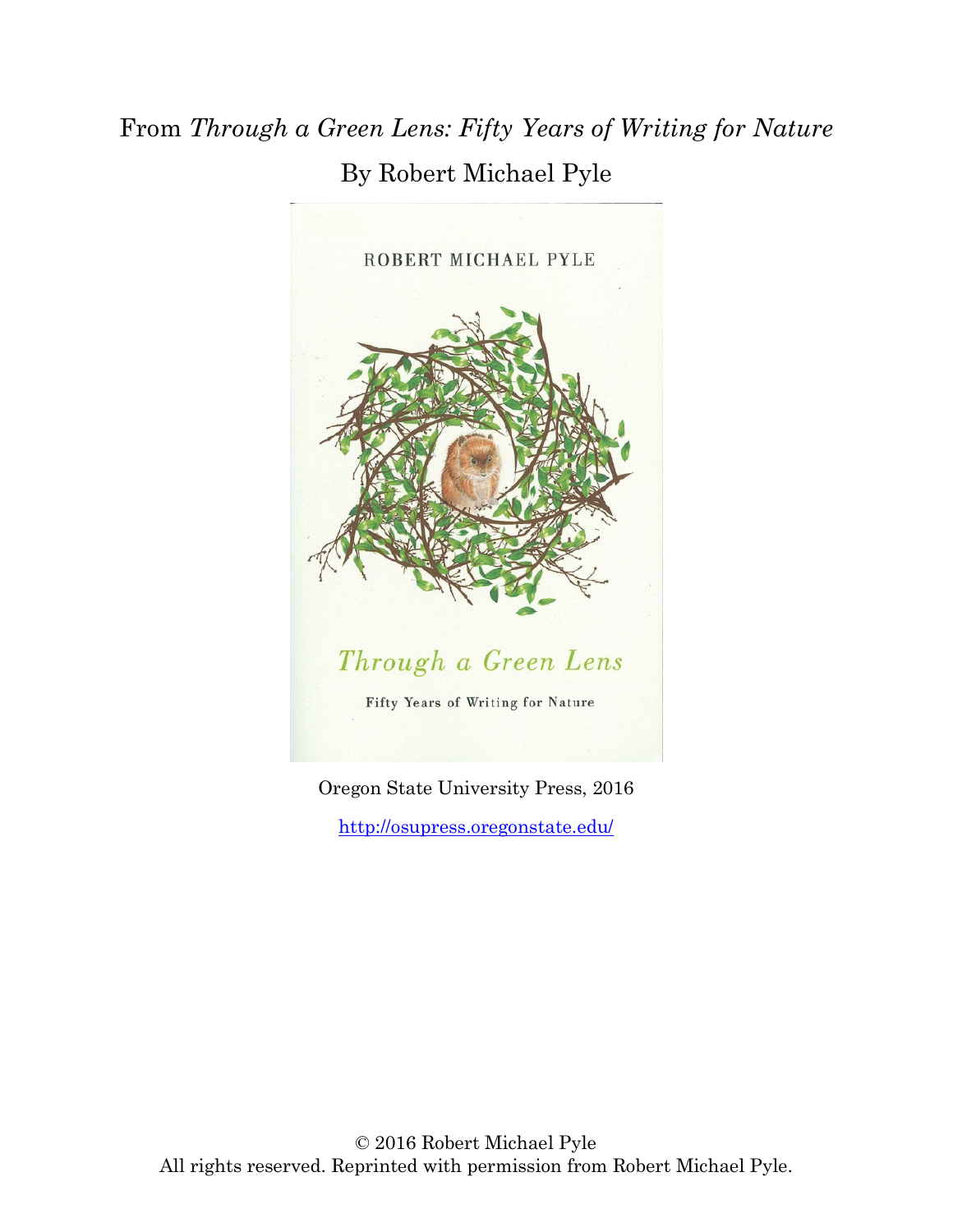## From *Introduction: Dancing with Pan* (p. 2-5)

Over the years, I have become increasingly aware that my occasional essays have been homeless. Of course, many of the lighter vehicles deserved this; others were quite happy on their own, buried in the periodical stacks in recondite libraries or recycling stations. But others whined about it, lobbying for some sort of group home for the ages, insisting they still had something to say. I came fairly close to compiling collections now and then, even at the invitation of publishers, but never quite did it. Finally, all those voices got to me, and realizing I was approaching a compelling (and appalling) anniversary—that is, *fifty years* since that first mustwrite essay—I resolved to comb the hundreds of occasional tracts I have inflicted on the serial press, to see if I could dowse from it a body of essays actually worth pulling together into a book.

Since childhood mine has been a life deeply connected to the more-than-human natural world. Ever since I learned about Pan, Puck, and Robin Goodfellow in grade school, I've felt I was dancing their dance, to their beguiled and beguiling music. Like Ratty and Mole looking for Baby Otter, I felt the sweet piping call must be for me. And ever since I found that I could write better and more happily than calculate, life's been a matter of the pen and the panpipes for me. I trust that placing these essays in the context of a life gives them the sense and movement that I see in them; like me, my writing has undergone change.

\*\*\*

My trajectory as an essayist has been a long one, ranging through academia and activism, science and literature, nonprofits and government agencies. Much of my earliest writing came out of a conservation activist role in university and beyond. I've worked for the National Park Service, the US Forest Service, state parks and wildlife departments, and I've managed lands, projects, premises, and committees for various conservation groups, here and abroad. I've taught for any number of institutes, schools, and universities. Along the way I have committed some actual science, and still do, a little. Any one of these professional fields, in research, teaching, nature interpretation, or wildlife conservation, could have offered a safe career. But long ago I understood that my inner poet outweighs my scientist self. Whatever I did, it was always the actual field—the green one—and the writing that I most enjoyed and came back to. Every job, every professional prospect, threatened to bring me indoors and rein in my language. So in 1982 I opted for none of the above, went freelance, and dedicated my energies to natural history and writing in earnest. Most of the results have come as essays. No one would have been more surprised than Mrs. Braswell<sup>[1](#page-1-0)</sup>, except perhaps myself.

With this history, I have been witness to a broad arc of changes: from the optimism and rage of the days of Carson and Ehrlich, through the wisdom and rage of the era

© 2016 Robert Michael Pyle

All rights reserved. Reprinted with permission from Robert Michael Pyle.

<span id="page-1-0"></span><sup>1</sup> Robert Michael Pyle's 11th grade English teacher. l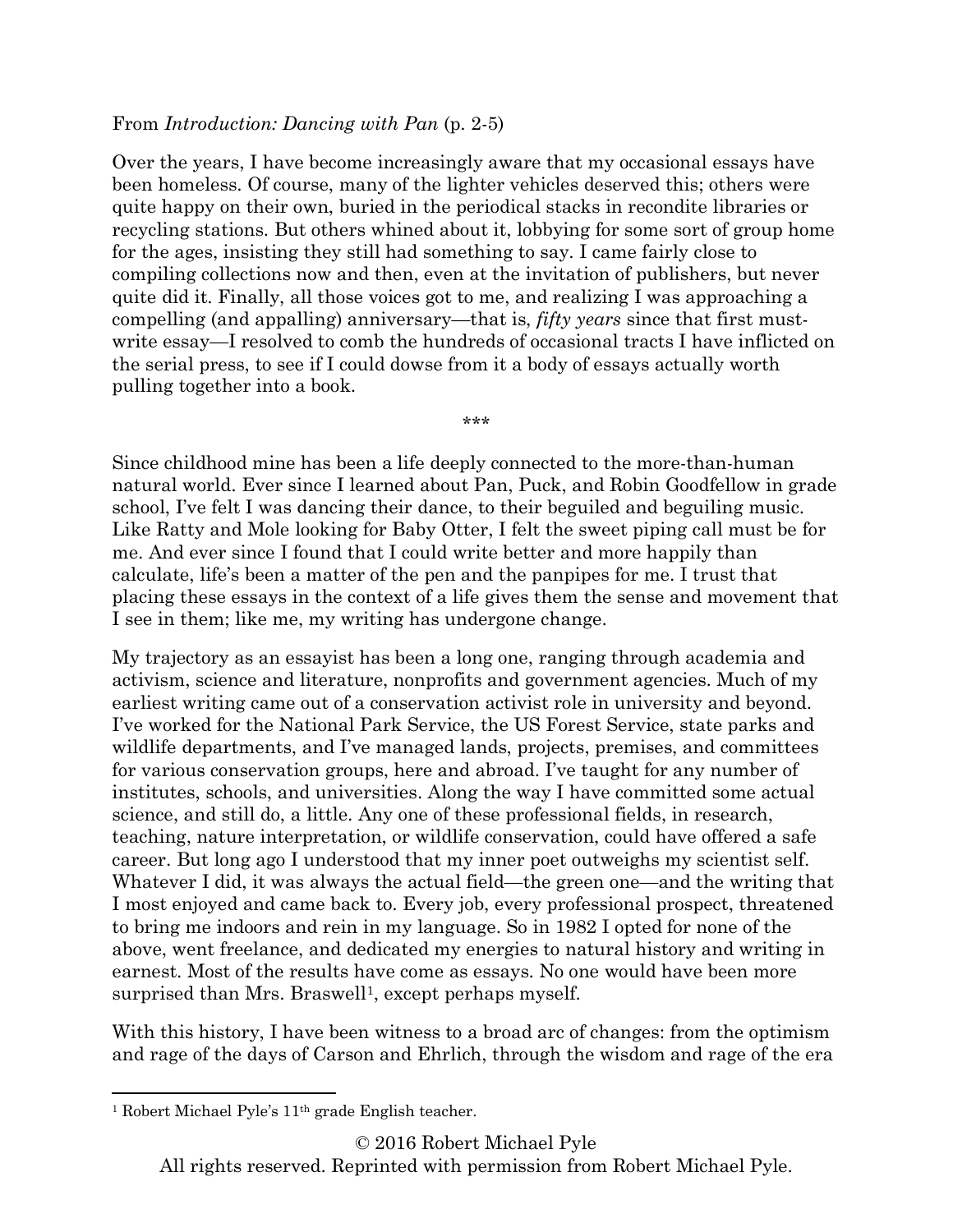of Wilson and Abbey, to the cynicism and just plain rage in the time of tar sands and fracking—engaged as participant and observer all the way along. The journey has stretched from Roderick Nash and the pure fight for wilderness and national parks to this complicated era of the three Cs at the heart of current conservation and social change: Carbon, Climate, and Catastrophe. From John Lennon to Father John Misty, the panpipes have led me through it all. I've had the privilege and onus to experience a big slice of the second half of the twentieth century and the start of the next, and the essays that follow ought to furnish a singular window on it all.

That window opens onto a wide range of contents. There are butterflies here, of course, and echoing themes from the front to the back: kids and nature, special places, alienation versus intimacy, and the primacy of natural history to all endeavors. But there are also marshes and dumps, cities and ditches, wilderness and vacant lots, brambles and sex, islands and ethics, Bigfoot and toads, owls, otters, and apes, and outright outrage, alongside love songs for everything under the sun. One alternative title I considered was "Our Lovely World, Our Tardy Rage," and that about says it. Another one was "By-Catch" —what a fisher brings in that wasn't the main business of the net-set—true enough here, as the occasional prose is what cropped up between the books.

\*\*\*

It would be a poor scrivener (or person) who failed to grow through five decades of steady scribbling. I hope I've grown not only in style, sensibility, and economy of expression, but also in subtlety of engagement and depth of love for my subjects. And if I haven't become a better naturalist along the way, then there hasn't been any point. I'd like to think there is a certain consistency of ethic, purpose, and devotion throughout, reflected in every piece, with an upward shift over time in the tools and refinement with which they are told. If there is one common theme throughout the book, let it be exaltation of the ordinary and actual connection with what Nabokov called "the individuating details" of a generous world.

\*\*\*

Last summer, prowling our family's old ranches in Colorado with my sister Susan, I returned to the site where I had scribbled that first must-write essay in 1965. On a butterfly trip during that especially rainy summer, our mother and I had been blocked from returning to Denver by a landslide on US 40. Where we'd gone to ground, and where I wrote those words after a deeply affecting walk among the rain-wet aspens, was a motel in Silver Plume called the Millsite Lodge. Since then, the old highway, much of the canyon wall, and the west end of the village had been obliterated by the building of Interstate 70. Now, in 2015, along the remains of the former two-lane, Susan and I found the old watermill, and a flat below the freeway where the lodge must have stood. Above it, the place of my wet green epiphany was now nothing more than cast concrete. But later, behind an old log cabin in the town, where various historic bits and bobs had been stowed, I spotted an old, yellow-

© 2016 Robert Michael Pyle All rights reserved. Reprinted with permission from Robert Michael Pyle.